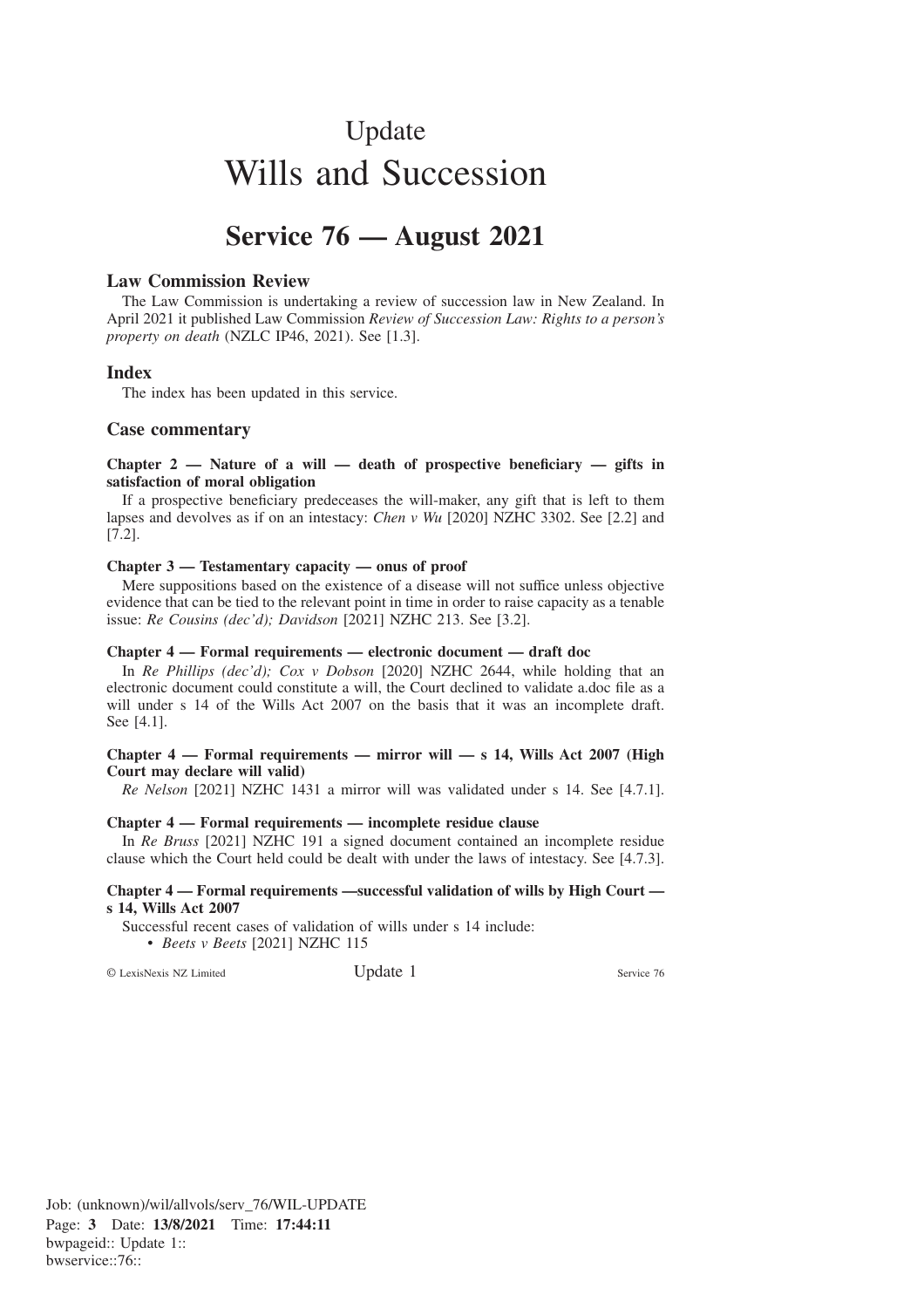- *Re Bush (dec'd)* [2021] NZHC 733
- *Re Horne* [2021] NZHC 83
- *Re Johnstone (dec'd); Sim* [2021] NZHC 82
- *Re Moore and Humble* [2020] NZHC 2977
- *Re Nelson* [2021] NZHC 1431 (mirror wills)
- *Re Phillips (dec'd)* [2021] NZHC 1175
- *Re Rae (dec'd)* [2021] NZHC 881
- *Re Rameka (dec'd)* [2021] NZHC 195
- *Re Ratcliffe (dec'd)* [2021] NZHC 1
- *Re Rutherford (dec'd)* [2021] NZHC 655
- *Re Ryan (dec'd)* [2021] NZHC 135
- *Re Smith* [2021] NZHC 728

See [4.7.3].

#### **Chapter 4 — Formal requirements — unsuccessful validation of wills by High Court — s 14, Wills Act 2007**

Unsuccessful recent cases of validation of wills under s 14 include:

• *Bullivant-King v King* [2021] NZHC 963.

- *Re Piper* [2021] NZHC 534.
- *Re Phillips (dec'd); Cox v Dobson* [2020] NZHC 2644.

See [4.7.3].

# **Chapter 4 — Formal requirements — unsuccessful validation of wills by High Court — s 14, Wills Act 2007**

In *Re Piper* [2021] NZHC 534 the Court held that handwritten instructions which had been destroyed meant that there was no way of checking that the draft will accurately recorded the destroyed instructions. See [4.7.3].

# **Chapter 5 — Alteration of wills — change to a will declared valid under s 14 — s 15, Wills Act 2007 (Changes)**

The power to validate changes to a will under s 15(d) is invoked if an alteration does not comply with s 15(a), (b) and (c) provided the Court is satisfied the document, as it has been changed, continues to be a will and continues to express the testamentary intentions of the deceased: *Re Rae* [2021] NZHC 881. See [5.1].

# **Chapter 5 — Revocation of wills — note on envelope — s 16, Wills Act 2007 (Revocation)**

In *Re Bush* [2021] NZHC 733, the will-maker wrote a note on an envelope that contained a valid will, which stated that the will inside had "no power or authority". While the Court was ultimately satisfied it could declare the note to be a valid revocation, it was not necessary, since another later document was validated as a will under s 14. See [5.2.5].

# **Chapter 6 — Construction of wills — s 31, Wills Act 2007 (Correction)**

In *O'Conor Institute Trust Board v Public Trust* [2021] NZHC 200 the Court ordered correction of a will under s 31 where the name of a charitable trust in the will was corrected. See [6.2].

# **Chapter 6 — Construction of wills — s 32, Wills Act 2007 (External evidence)**

In *Comins v Public Trust* [2021] NZHC 1172 the wills of two parents contained identical clauses that provided a \$50,000 loan to their daughter should be set-off against